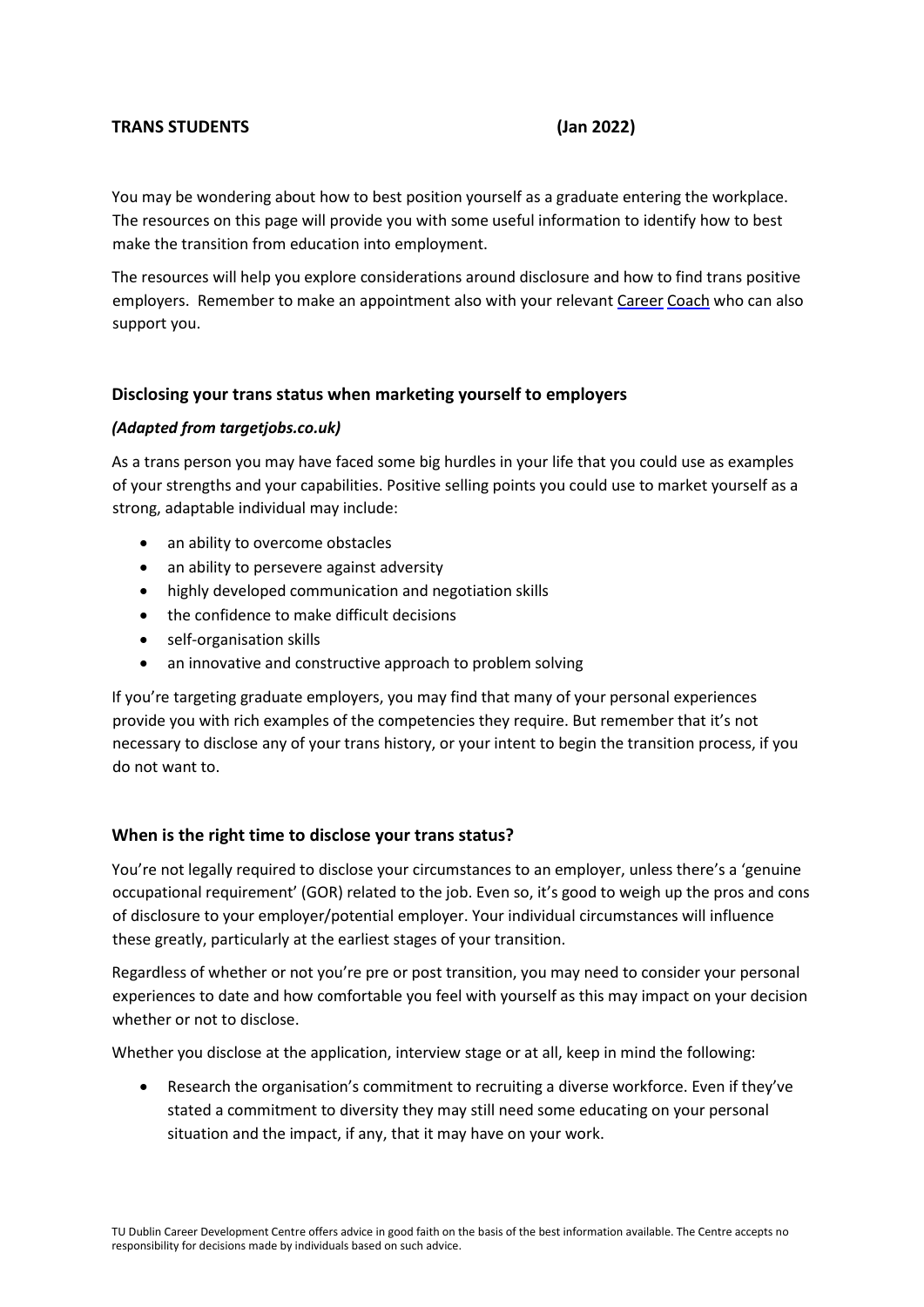- If you wish to, you can talk about how your experiences have had a positive impact on your life and your potential as an employee in interviews.
- If you do disclose your situation or are in the process of transitioning you will need to be ready to work with the employer to assist your smooth integration into the workforce. Cooperative approaches to disclosing to colleagues within the organisation work well. This may be particularly appropriate if you are transitioning within a workplace you are already employed in.
- Know the relevant legislation and be ready to remind the employer of their obligations to you if needed. They may even welcome the insight you are able to provide on accommodating trans people into the workforce.

Don't forget that there are several organisations to help, advise and support you.

| Transgender Equality Network of Ireland: | www.teni.ie                |
|------------------------------------------|----------------------------|
| LGBT Ireland                             | www.lgbt.ie/               |
| Glenlgbt                                 | www.facebook.com/GLENLGBT/ |

# **Finding trans-positive employers**

### *(Adapted from targetjobs.co.uk)*

The vast majority of Irish employers recruit based on merit – regardless of gender, sexuality, age, colour, class, disability or any other difference. This is because they recognise the business advantage of creating a work environment that draws people from a broad social spectrum.

Even so, some employers struggle to embrace the challenges that are involved in recruiting a diverse workforce. Evidence suggests that trans people in particular may face more discrimination than other groups. It may not be blatant discrimination, but purely a lack of knowledge around the issues facing trans people.

Legislation has made it illegal for employers to discriminate against trans people in the workplace. However, despite statutory protection against discrimination, some employers are better prepared to recruit trans people than others.

Generally, you will find that larger public sector organisations and private sector companies with well-developed human resources (HR) departments have made the greatest effort to include specific reference to the rights of trans people in their policies of fair practice.

### **Tips for spotting trans-positive organisations**

• An equal opportunities policy; look for policies that relate specifically to the recruitment of trans people.